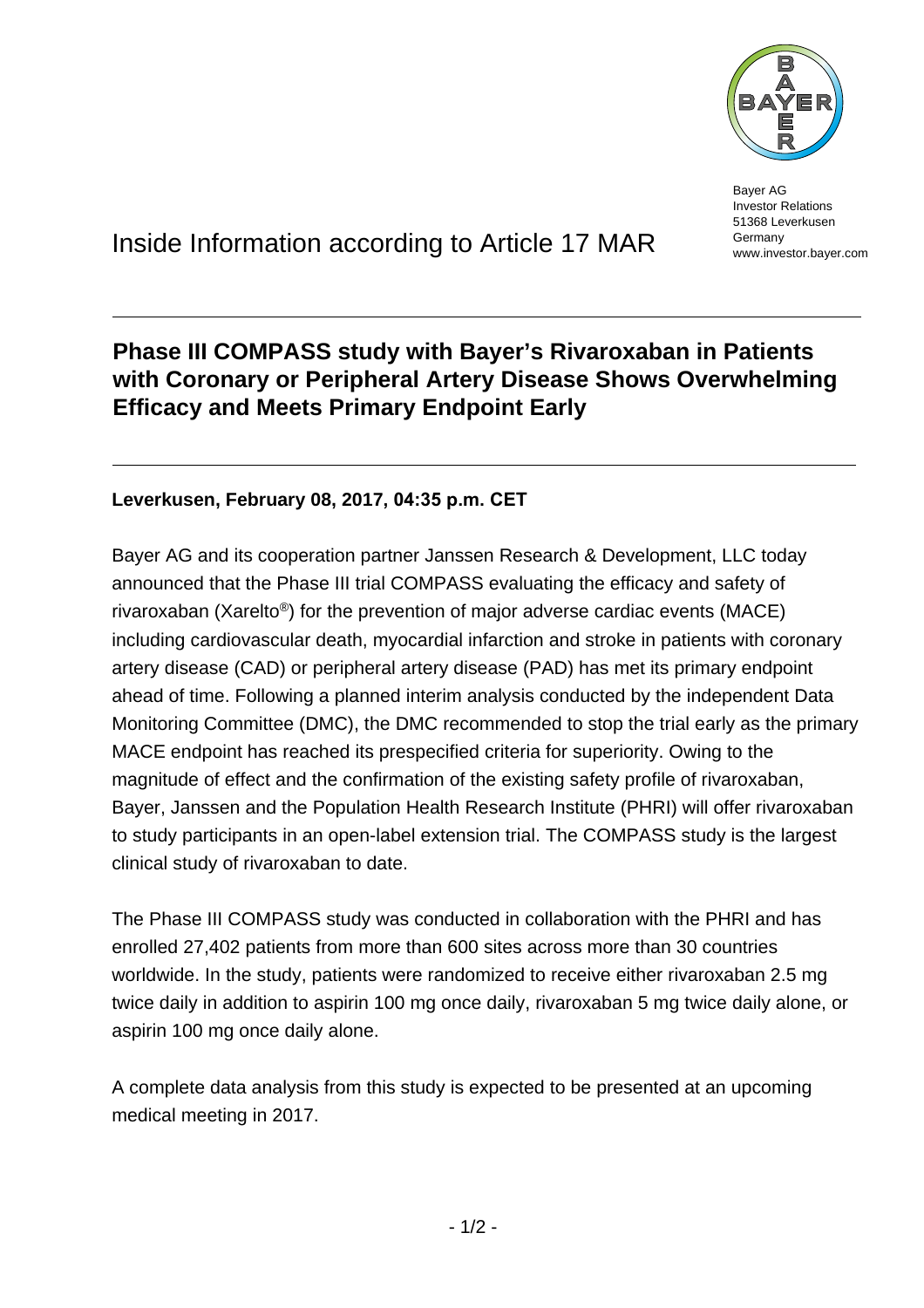### Bayer Investor Relations contacts:

Dr. Jürgen Beunink (+49-214-30-65742) Peter Dahlhoff (+49-214-30-33022) Judith Nestmann (+49-214-30-66836) Constance Spitzer (+49-214-30-33021) Prof. Dr. Olaf Weber (+49-214-30-33567)

#### **Forward-Looking Statements**

This release may contain forward-looking statements based on current assumptions and forecasts made by Bayer management. Various known and unknown risks, uncertainties and other factors could lead to material differences between the actual future results, financial situation, development or performance of the company and the estimates given here. These factors include those discussed in Bayer's public reports which are available on the Bayer website at www.bayer.com. The company assumes no liability whatsoever to update these forward-looking statements or to conform them to future events or developments.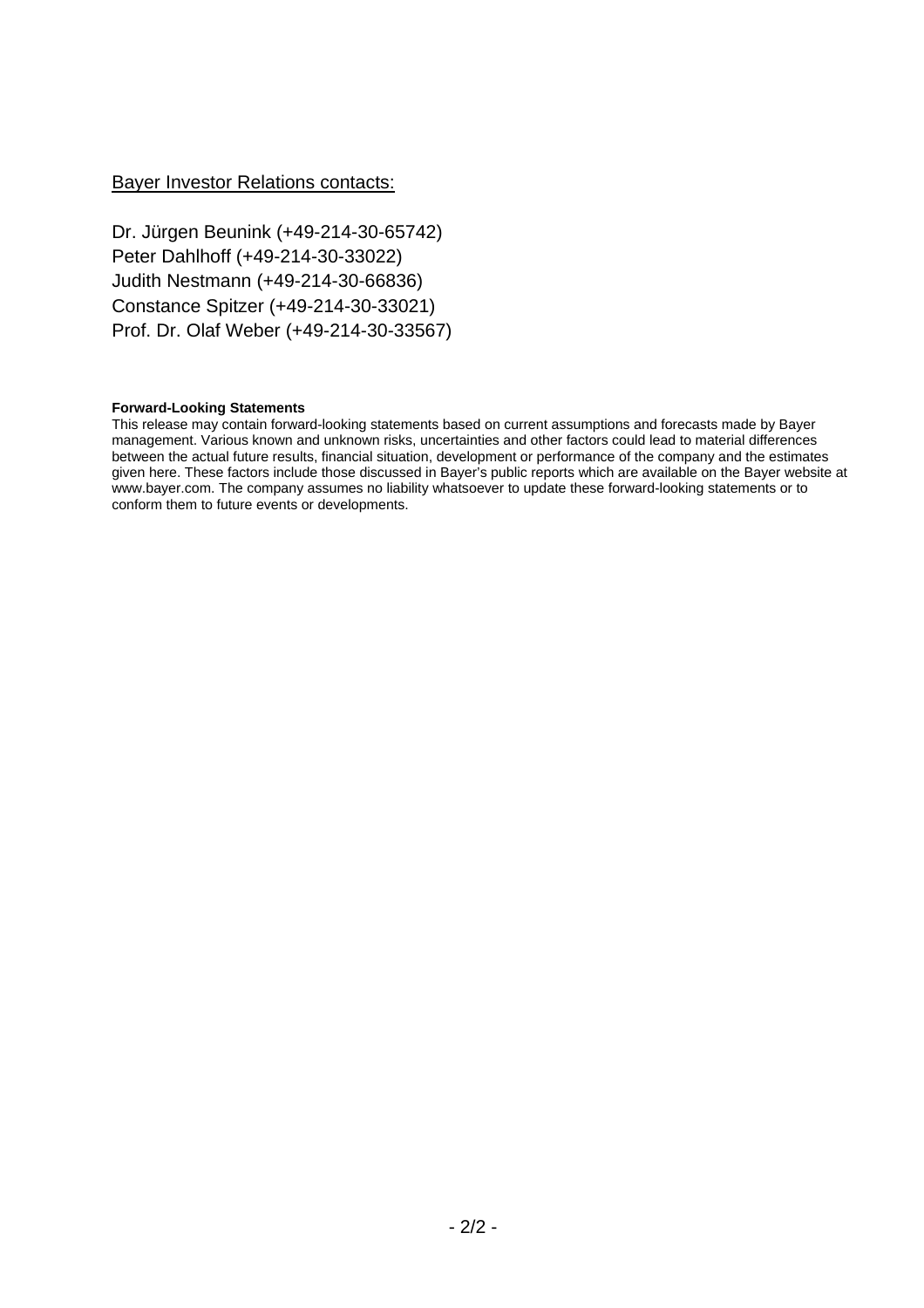

Bayer AG Investor Relations 51368 Leverkusen Germany www.investor.bayer.com

# Inside Information according to Article 17 MAR

## **Bayer expects negative earnings impact from its Brazilian Crop Science business**

### **Leverkusen, June 30, 2017, 09:18 a.m. CEST**

Despite an encouraging start to the year and continued good growth momentum, Bayer's Crop Science Division will have to adjust its business forecast for fiscal 2017. At the end of the harvest season in Brazil, regular stocktaking revealed an unexpectedly high channel inventory level of crop protection products. For this reason, Bayer will be working with its customers to initiate measures aimed at normalizing the situation. This will have a one-time effect of EUR 300 million to EUR 400 million on earnings (EBITDA before special items) for the full year 2017. Appropriate accounting measures are already being taken in the second quarter.

Bayer is also expecting earnings to be additionally impacted by unfavorable currency developments. Business performance by the Consumer Health Division is weaker than previously expected.

Against this background, Bayer will be adjusting its full-year forecasts for sales and earnings in the Crop Science and Consumer Health divisions. This will also result in adjustments to the forecasts for Group sales and earnings indicators.

By contrast, the Pharmaceuticals Division and Covestro continue to perform strongly. The Animal Health business unit is performing in line with expectations.

The outlook will be adjusted during preparation of the interim report for the second quarter and announced with its publication.